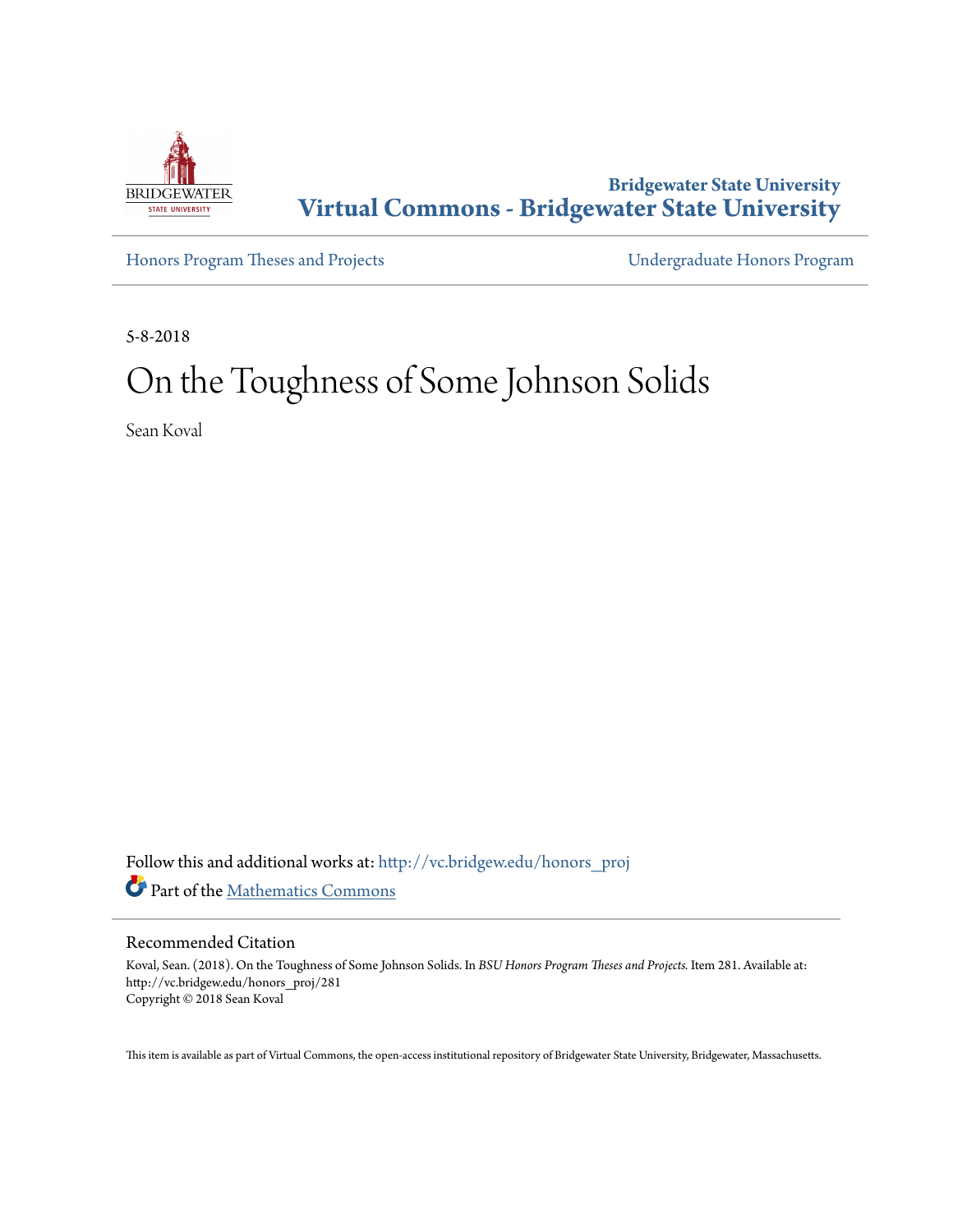On the Toughness of Some Johnson Solids

Sean Koval

Submitted in Partial Completion of the Requirements for Departmental Honors in Mathematics

Bridgewater State University

May 8, 2018

Dr. Ward Heilman, Thesis Advisor Dr. Shannon Lockard, Committee Member Dr. Rachel Stahl, Committee Member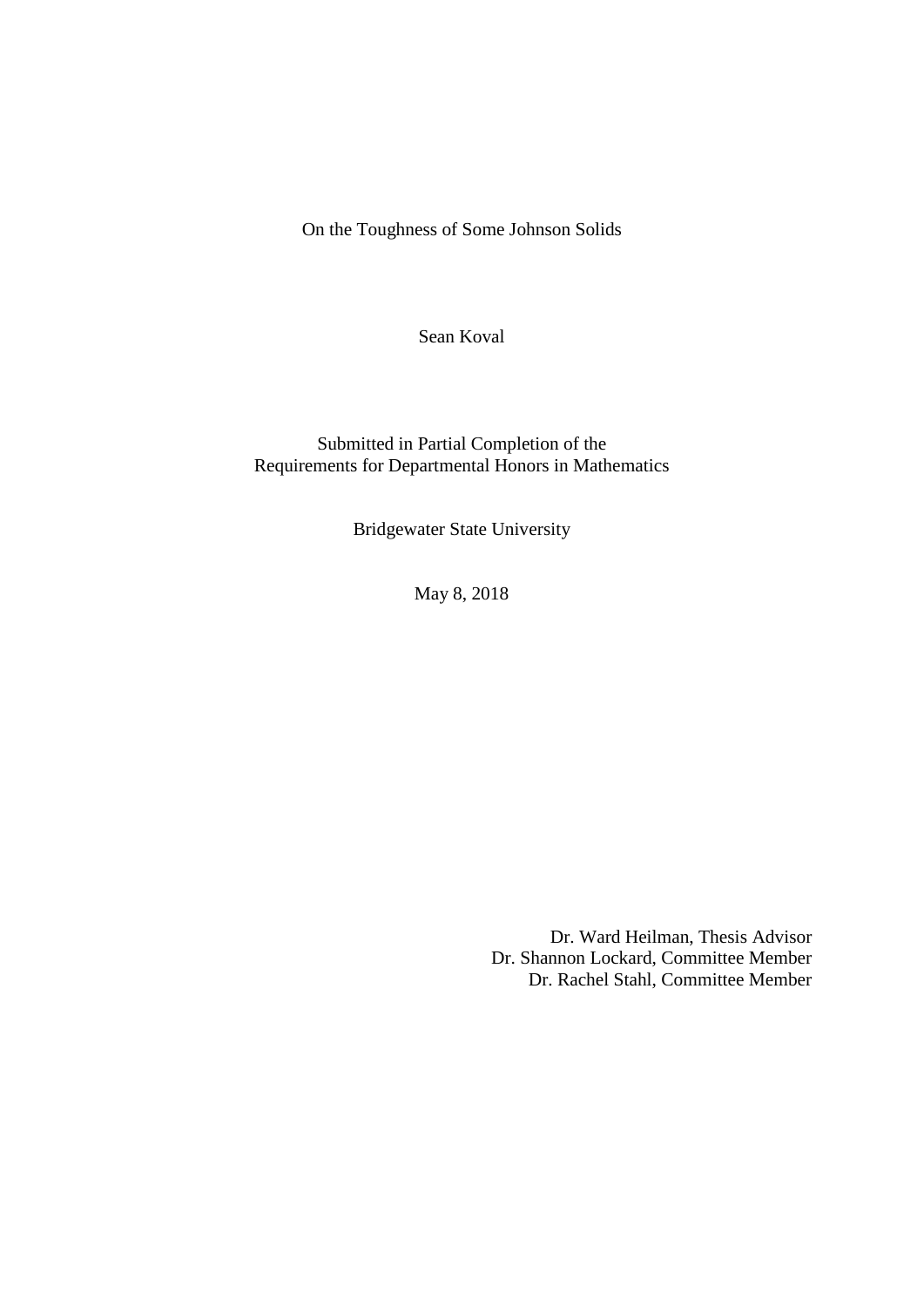# On the Toughness of Some Johnson Solids

Sean Koval

Mentor Dr. Ward Heilman

May 8, 2018

#### Abstract

The Johnson solids are the 92 three-dimensional, convex solids (other than the Platonic and Archimedean solids) that can be formed with regular polygons. The purpose of this honor's thesis work is to determine the toughness of some of the Johnson Solids and similar graphs. The Johnson solids can be broken up into classes of solids with certain characteristics. While there are only 92 Johnson solids in three dimensions, we can generate infinite classes of graphs in two dimensions with similar characteristics. We have identified some of these classes, studied the toughness of individual graphs and begun to analyze a few classes of graphs. Many different techniques from a variety of sources have been employed to explore the toughness of these graphs. We have achieved bounds for toughness in some of these classes and look to prove exact results.

#### 1 Introduction

In Graph Theory, a graph  $G$  consists of a finite nonempty set  $V$  of objects called vertices and a set  $E$  of 2-element subsets of  $V$  called *edges*. The number of vertices of G is the *order* of the graph, and the number of edges is called the *size*. If there is an edge adjoining two vertices on a graph, those vertices are said to be adjacent to one another, and we say that edge is incident to those vertices. For our purposes, when we say graph, we are discussing graphs with no loops (if  $uveE(G)$ ) then  $u \neq v$ ) or multiple edges (no two vertices have more than one edge incident to both of them). The degree of a vertex is the number of edges that a vertex is incident with. The *minimum degree* of G, denoted  $\delta(G)$ , is equal to the least degree of any of the vertices of G. The maximum degree of G, denoted  $\Delta(G)$ , is equal to the highest degree of any of the vertices of G. A path  $P_n$  is a graph on n distinct vertices with  $E(P_n) = \{v_1v_2, v_2v_3, v_3v_4, ..., v_{n-2}v_{n-1}, v_{n-1}v_n\}$ . A cycle  $C_n$  is a graph on *n* distinct vertices with  $E(C_n) = \{v_1v_2, v_2v_3, v_3v_4, ..., v_{n-2}v_{n-1}, v_{n-1}v_n, v_nv_1\}$ . A complete graph  $K_n$  is a graph on n distinct vertices where every vertex is adjacent to every other vertex. A graph  $G$  is *hamiltonian* if it contains a cycle which visits every vertex exactly once, other than the vertex we start and end with. Let  $T \subset V(G)$ . We define the graph  $G - T = G[V(G) \setminus T]$  as the *subgraph of G* induced by deleting the vertices of  $T$ . When we delete vertices from a graph, the edges incident to those vertices are removed as well. A graph G is a spanning subgraph of H if  $G \subseteq H$  and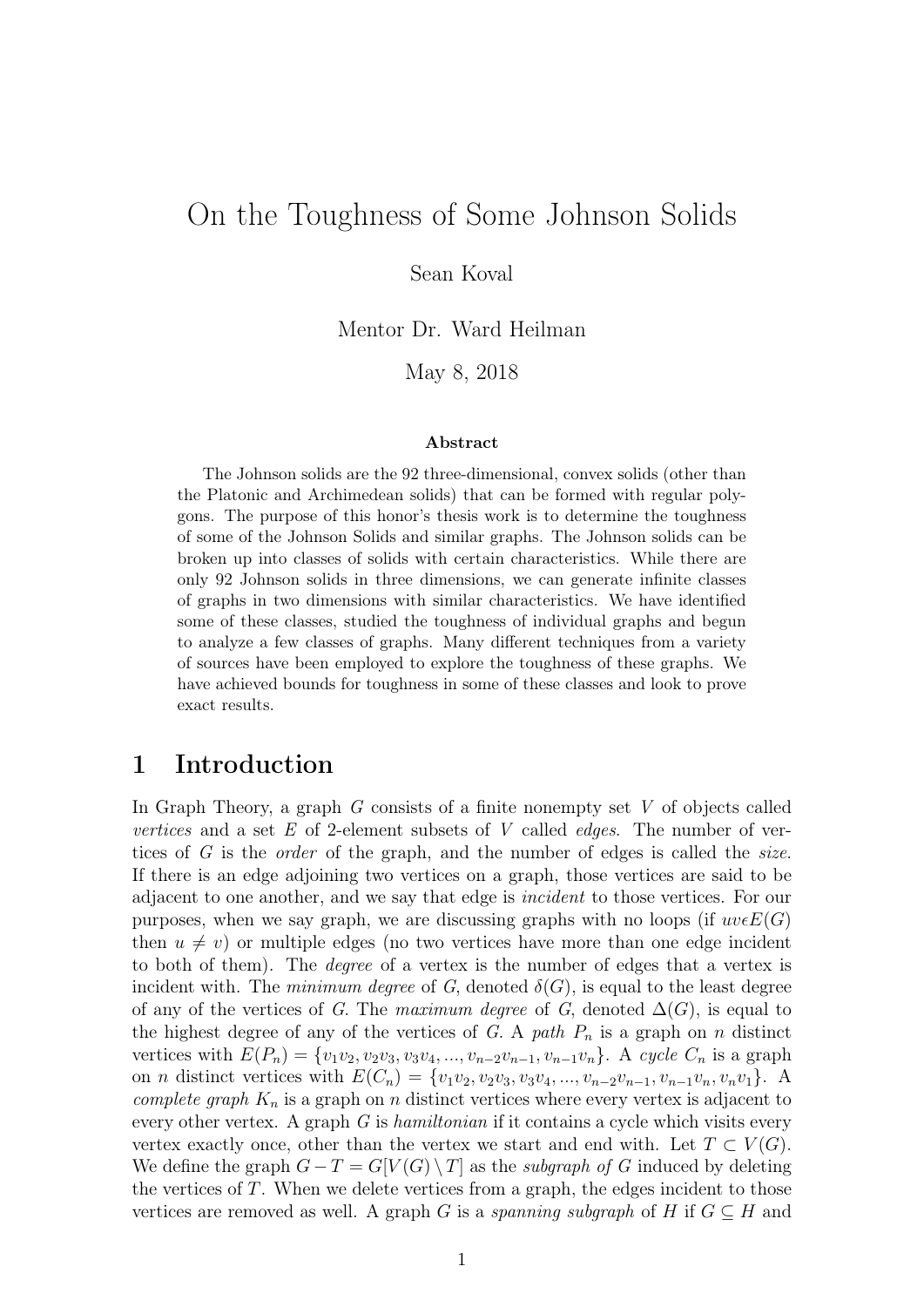$V(G) = V(H)$ . A subset S of  $V(G)$  is an *independent set* of G if no two vertices of S are adjacent in G. The *independence number*,  $\beta(G)$ , is defined as the number of vertices in a maximum independent set of G.

A graph G is a connected graph if there exists a  $u - v$  walk along the edges of G between any two vertices  $u, v$  in  $G$ . G is said to be a disconnected graph otherwise. A common problem when looking at graphs is vertex connectivity. A graph is said to be k-connected if it requires the removal of at least k vertices to become disconnected. We denote the connectivity of a graph G by  $\kappa(G)$ . The graph below is an example of a 2-connected graph.



The graph is 2-connected because if we were to remove any one of the vertices, the graph would remain connected. However if we remove two vertices, 2 and 5 for example, the graph becomes disconnected. So  $\kappa(G) = 2$ .



This set of vertices  $\{2.5\}$ , or any set of vertices S such that  $G-S$  separates the graph into multiple components is called a vertex-cut of G. Note that  $\kappa(G)$  is also defined as the size of the minimum vertex cut of  $G$ . In this case, the graph became split into two components after removing two vertices. A component of a graph is a set of vertices such that all of the vertices of that set are connected. That is, for any two vertices  $x, y$  of a given component, there exists a path of edges in the component from x to y. While connectivity is a useful definition, it doesn't provide the full picture of the weakness of a graph. Consider the graph below.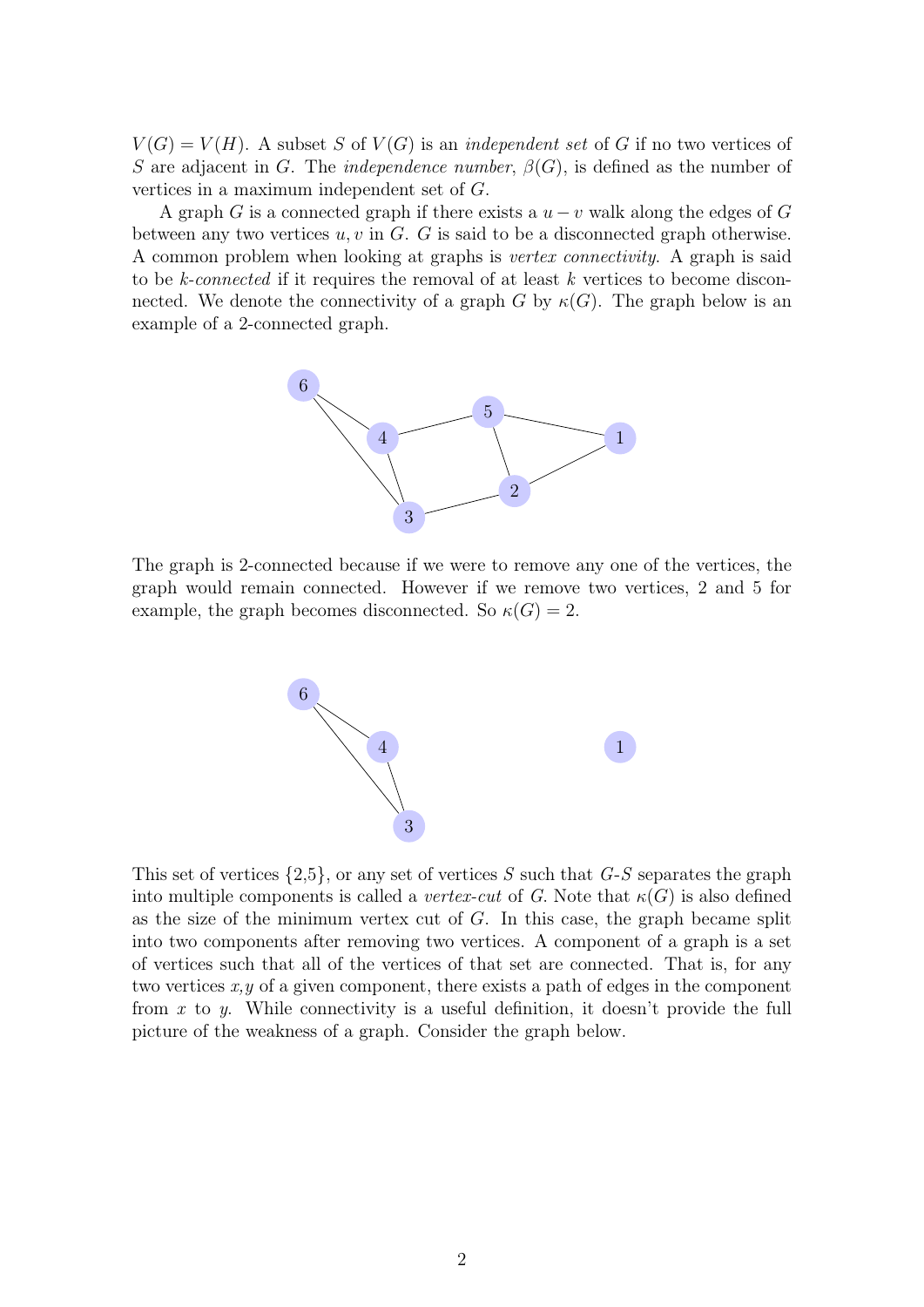

The graph is 2-connected just like our last example. If we remove vertices 2 and 5 the same as we did for the last graph we find that the graph is split into three components.



This fragmentation is certainly worse than two components, yet connectivity tells us nothing about this phenomenon. For a deeper measure of connectivity, we consider the toughness of a graph. That is, how many components do we have when we remove a set of vertices. In 1972, V. Chvatal introduced a new invariant for graphs that addresses this [1]. For non-complete graphs, the *toughness* of a graph  $G$  is defined as the minimum ratio of the size of a vertex-cut and the number of resulting components taken over all vertex-cuts  $S$  of  $G$ . This can be expressed as

$$
\tau(G) = \min \frac{|S|}{\omega(G - S)}\tag{1}
$$

where |S| is the cardinality of S and  $\omega(G-S)$  is the number of components in  $G-S$ . For  $K_n$ ,  $\tau(K_n) = \infty$ . A graph G is said to be *t*-tough for any real number t where  $t \leq \tau(G)$ . So for our two different examples of 2-connected graphs, one has a toughness of  $2/2 = 1$  while the other has a toughness of  $2/3$ . Since  $2/3 < 1$ , the second example is less tough than the first. So, in this sense, less connected and more vulnerable to attack. Thus toughness can provide a deeper measure of graph vulnerability.

Proposition 1.1 (Chvatal [1973]) If G is a spanning subgraph of H then  $\tau(G) \leq \tau(H)$ . Proposition 1.2 (Chvatal [1973])  $\tau(G) \geq \frac{\kappa(G)}{\beta(G)}$  $\frac{\kappa(G)}{\beta(G)}.$ Proposition 1.3 (Chvatal [1973])  $\tau(G) \leq \frac{\kappa(G)}{2}$  $\frac{G}{2}$  if G is not complete.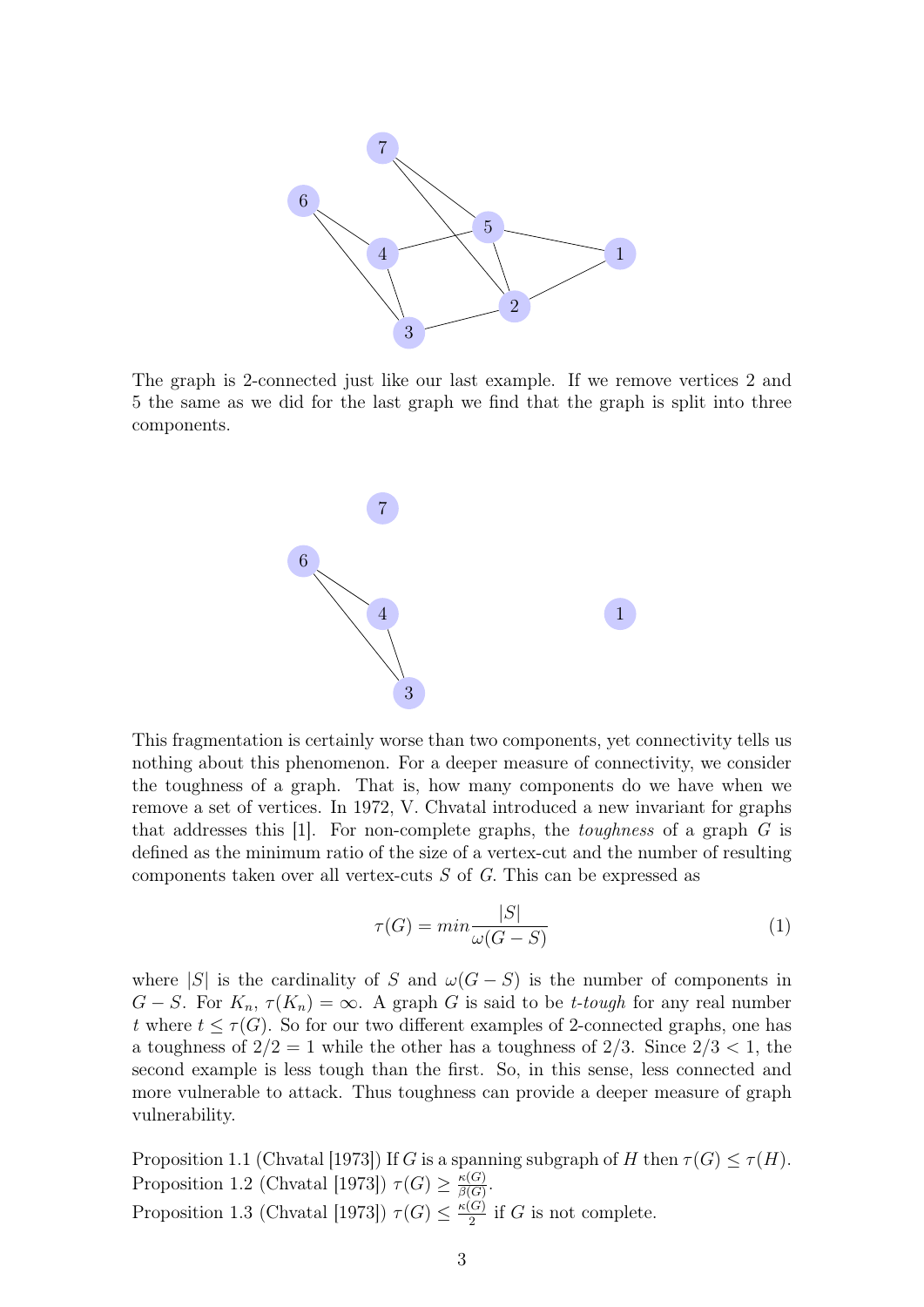Proposition 2.1 (Chvatal [1973]) Every hamiltonian graph is 1-tough.

Together, propositions 1.2 and 1.3 gives us lower and upper bounds on the toughness of a non-complete graph. That is,  $\frac{\kappa(G)}{\beta(G)} \leq \tau(G) \leq \frac{\kappa(G)}{2}$  $rac{G}{2}$  for  $G \neq K_n$ .

### 2 Known Toughness Results

Since the introduction of this measure of connectivity, several results have been proven for classes of graphs that provide insight into toughness and assist us in proving toughness results for new classes of graphs. The toughness of a path on  $n$ vertices is equal to  $\frac{1}{2}$  for  $n > 2$ . The toughness of a cycle on n vertices is equal to 1 for  $n > 3$ . Let  $W_n$  denote a wheel, a graph that is a cycle of length  $n-1$  with an additional vertex that is adjacent to every vertex of the cycle. Then  $\tau(W_n) = \frac{\lceil \frac{n}{2} \rceil}{\lceil \frac{n}{2} \rceil - 1}$  $\frac{1\overline{2}+1}{\left\lceil \frac{n}{2}\right\rceil-1}$  for  $n > 4$ . The toughness of a tree T, which is an acyclic graph, is  $\frac{1}{\Delta T}$ . The toughness of a hypercube is equal to 1. Results have also been found for the cross products of some of these classes of graphs. The Cartesian Product of two graphs, G and H, denoted  $G \times H$ , is the graph whose vertex set,  $V(G \times H)$ , is  $V(G) \times V(H)$  and  $(u, v) \in V(G \times H)$  is adjacent to  $(w, z) \in V(G \times H)$  if either  $u = w$  and  $(v, z) \in E(H)$ , or  $v = z$  and  $(u, w) \in E(G)$ .

Theorem 2.5 Goddard and Swart [1990]

- (i)  $\tau(P_m \times P_n) = 1$ , for mn even,  $m, n \geq 2$ ;
- (ii)  $\tau(P_m \times P_n) = \frac{mn-1}{mn+1}$ , for  $m, n$  odd,  $m, n \geq 3$ ;
- (iii)  $\tau(P_m \times C_n) = 1$ , for *n* even (*m* even or odd);
- (iv)  $\tau(C_m \times C_n) = 1$ , for m, n even.

In 1999, W. Heilman proved the conjectures of Goddard and Swart that,

(i)  $\tau(P_m \times C_n) = \frac{n}{n-1}$ , for *n* odd, *m* even,  $m \ge 2, n \ge 3$ ;

(ii) 
$$
\tau(P_m \times C_n) = \frac{mn-1}{mn-m}
$$
, for m, n odd,  $m, n \ge 3$ ;

(iii) 
$$
\tau(C_m \times C_n) = \frac{n}{n-1}
$$
, for *m* even, *n* odd,  $m \ge 2, n \ge 3$ ;

(iv) 
$$
\tau(C_m \times C_n) = \frac{mn-1}{(m-1)(n-1)}
$$
, for m, n odd,  $m, n \ge 3$ .

Some other commonly known graphs have toughness results as well. For example, the Petersen Graph shown below has a toughness of  $\frac{4}{3}$  by deleting vertices 1, 3, 8 and 10 to get three components  $\{2,5\}$ ,  $\{4,9\}$ , and  $\{6,7\}$ .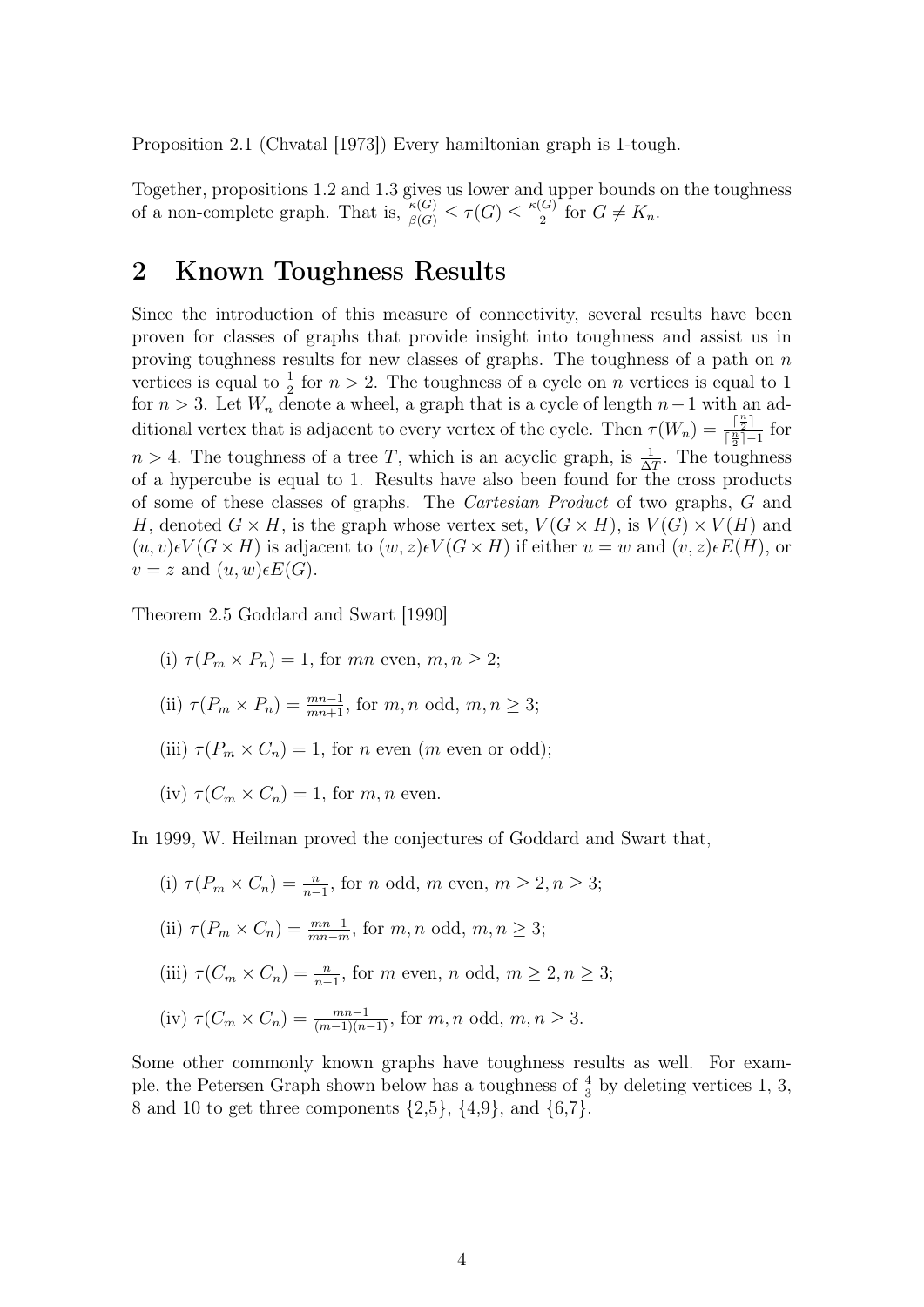Petersen Graph



Another known toughness result is on the Platonic solids. The toughness of the tetrahedron is infinite since it is the complete graph  $K_4$ . The toughness of the hexahedron is 1 since it is a bipartite graph with equal parts in the partitions. The toughness of the octohedron is 2, the toughness of the icosahedron is  $\frac{5}{2}$ , and the toughness of the dodecahedron is  $\frac{3}{2}$ .

## 3 Johnson Solids

In Geometry, we have known of the Platonic and Archimedean solids for centuries. Also, it is quite obvious that there are several other polyhedra that can be formed with regular polygons, however it was not always known just how many were possible. In 1966, Norman Johnson proposed that there are exactly 92 non-uniform, regular-faced polyhedra, and in 1969 Victor Zalgaller proved Johnson's conjecture [2],[3]. Johnson classified all 92 of these objects in his conjecture with particular symbols, nomenclature, even by edges and dihedral angles. A table can be found in the appendix of [2]. For our purposes it will suffice to refer to them by their symbol, and provide their name and its corresponding graph.

## 4 Toughness of the Johnson Solids

All of the Johnson solids can be viewed as 2-dimensional graphs since we know all of their vertices and edges. Because of this, the Johnson solids are another class of graphs for which we can attempt to find toughness results. Here we will prove several toughness results on these solids.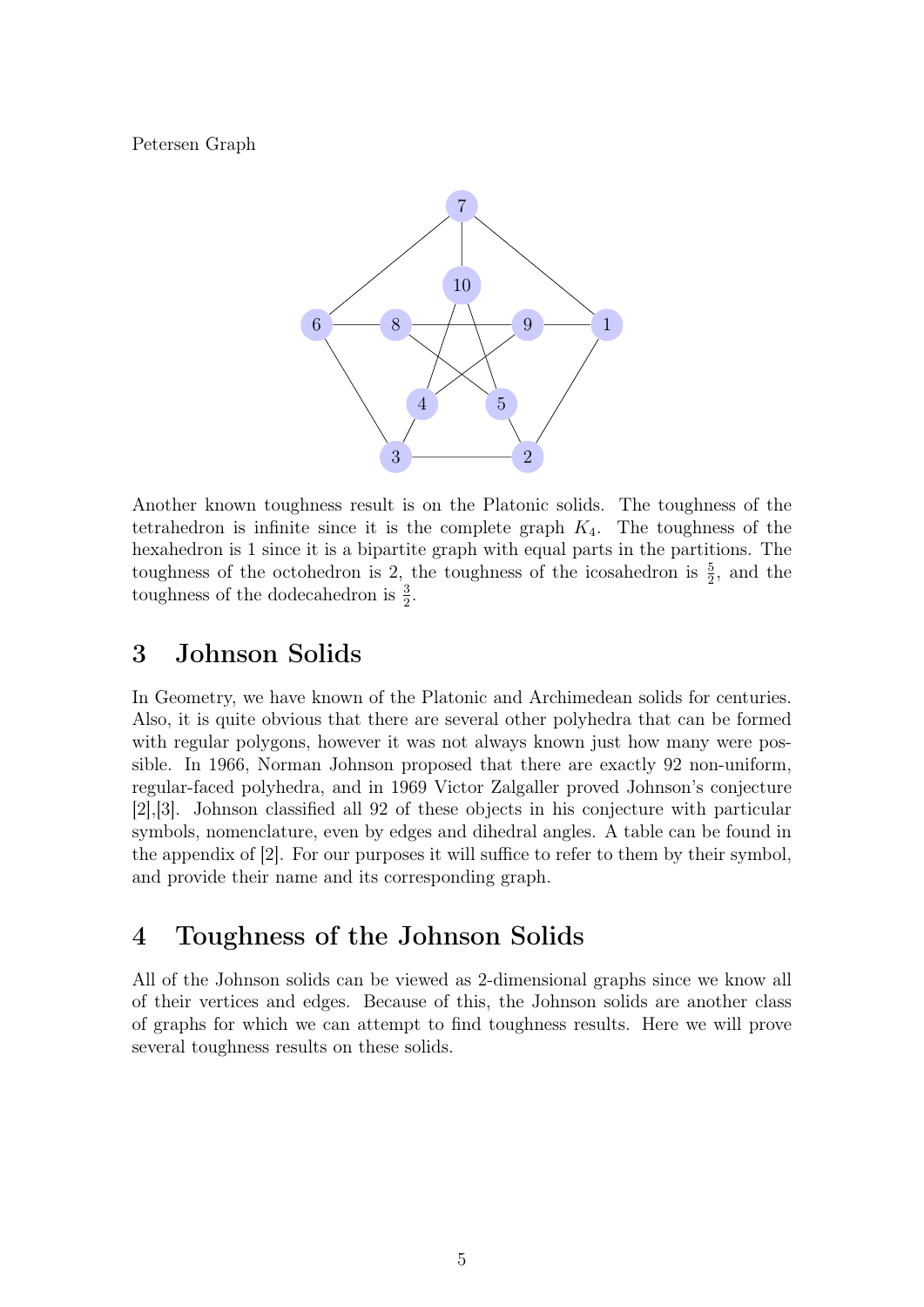Square Pyramid: Y<sup>4</sup>



Theorem 1:  $\tau(Y_4) = \frac{3}{2}$ 

*Proof.*  $\kappa(Y_4) = 3$  and  $\beta(Y_4) = 2$ , so by Proposition 1.2 we have  $\tau(Y_4) \geq \frac{3}{2}$  $\frac{3}{2}$ . If we begin by removing  $v_5$ , we are then left with a cycle of length 4. We know cycles are 2-connected so we must remove at least two more vertices to disconnect the graph. Thus we remove three vertices from  $Y_4$  to get  $\tau(Y_4) \leq \frac{3}{2}$  $\frac{3}{2}$ . Since  $\tau(Y_4) \geq \frac{3}{2}$  $rac{3}{2}$  and  $\tau(Y_4) \leq \frac{3}{2}$  $\frac{3}{2}$ , we conclude  $\tau(Y_4) = \frac{3}{2}$ .  $\Box$ 

Pentagonal Pyramid:  $Y_5^*$ 



Theorem 2:  $\tau(Y_5) = \frac{3}{2}$ 

*Proof.*  $\kappa(Y_5) = 3$  and  $\beta_0(Y_5) = 2$ , so by Proposition 1.2 we have  $\tau(Y_5) \geq \frac{3}{2}$  $\frac{3}{2}$ . Next remove  $v_6$ . We are then left with a cycle which we know requires us to remove two more vertices to disconnect the graph. Thus we remove three vertices to get two components which yields  $\tau(Y_5) \leq \frac{3}{2}$  $\frac{3}{2}$ . Since  $\tau(Y_5) \geq \frac{3}{2}$  $\frac{3}{2}$  and  $\tau(Y_5) \leq \frac{3}{2}$  $\frac{3}{2}$ , we conclude  $\tau(Y_5) = \frac{3}{2}.$ 

 $\Box$ 

6

<span id="page-7-0"></span> $*$ Alternatively, both  $Y_4$  and  $Y_5$  are wheels, so we can also use the rule mentioned earlier to get the same results or  $\frac{3}{2} = \frac{\kappa}{\beta} \leq \tau \leq \frac{3}{2} = \frac{\kappa}{2}$ .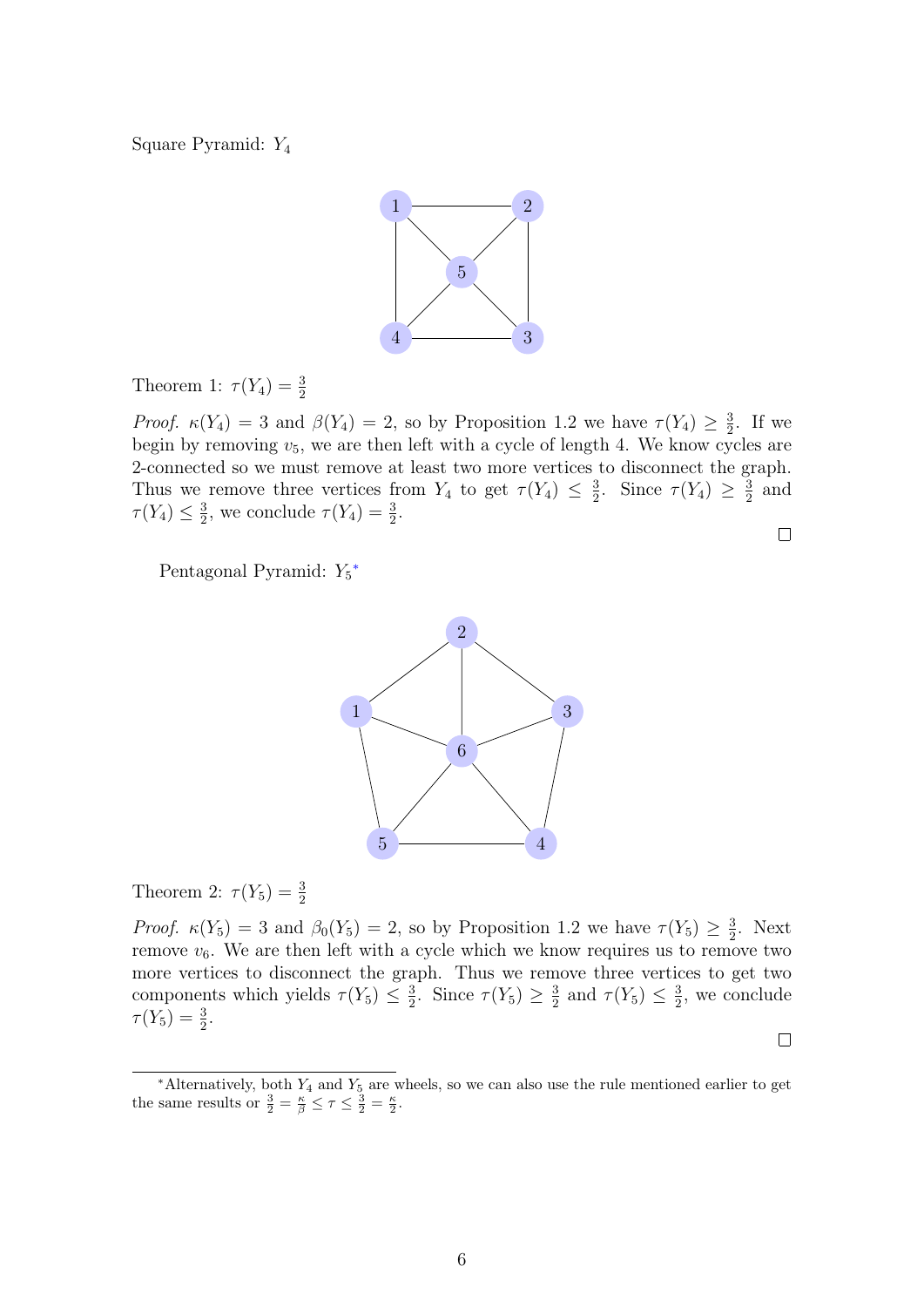Triangular Cupola: Q<sup>3</sup>



Theorem 3:  $\tau(Q_3) = \frac{3}{2}$ .

*Proof.* We know  $1 \leq \tau(Q_3) \leq \frac{3}{2}$  $\frac{3}{2}$  since the graph is hamiltonian along with proposition 1.3. Furthermore we know it is pointless to remove either of the two cycles contained in this graph completely, since the resulting graph would still be connected and needing another two vertices removed from the other cycle to disconnect the graph. The resulting ratio would be much larger than  $\frac{3}{2}$ . So we know we will be removing at least one vertex from each cycle and never removing all of the vertices from either cycle. We begin by removing one vertex from the outer cycle to create our vertex-cut.

Case 1: Without loss of generality delete  $v_1$ . From here delete  $v_7$ . Next, if we delete  $v_3$ , we have disconnected the graph, and get a ratio value that is equal to that of proposition 1.3. From there we see if the removal of additional vertices yields a lower toughness bound. Obviously we won't bother deleting  $v_2$  as it is already its own component and its removal would just make the toughness bound we get for this case larger. The remaining five vertices we are concerned with then are  $v_4, v_5, v_6, v_8$ , and  $v_9$  which form a  $C_5$  with one additional edge between two of the vertices. Hence we must remove at least two of them to create more components. By exhausting these cases we can see that at best we can remove two vertices to get two more components. This results in  $\tau(Q_3) \leq \frac{5}{3}$  $\frac{5}{3}$ , but  $\frac{5}{3} > \frac{3}{2}$  $\frac{3}{2}$ , so we already have a better bound.

Case 2: Delete  $v_1$  and  $v_7$ . The other way to proceed from Case 1 is to remove a vertex other than  $v_3$ . Removing  $v_2$  is of no use, since it is only adjacent to  $v_3$ , so we have five vertices to concern ourselves with here. The vertices  $v_4, v_5, v_6, v_8$ , and  $v_9$  form a  $C_5$  with one additional edge between two of the vertices. So we know we must remove at least two more vertices to disconnect the graph. Removing  $v_8$  and  $v_4$  results in  $\tau(Q_3) \leq 2$  which is no better bound than we have already. Therefore we know at least one of  $v_4$  or  $v_8$  must remain as we proceed in this case. If we remove  $v_4$ and keep  $v_8$ , the best we can do is remove  $v_9$  which yields  $\tau(Q_3) \leq 2$ . If we remove  $v_8$  and keep  $v_4$ , the only way to disconnect the graph in this case is to remove  $v_5$ , which yields  $\tau(Q_3) \leq 2$ . The only other option in this case is now keeping the four vertices  $v_2, v_3, v_4$ , and  $v_8$ . But from here the only option is removing  $v_5$  and  $v_9$  which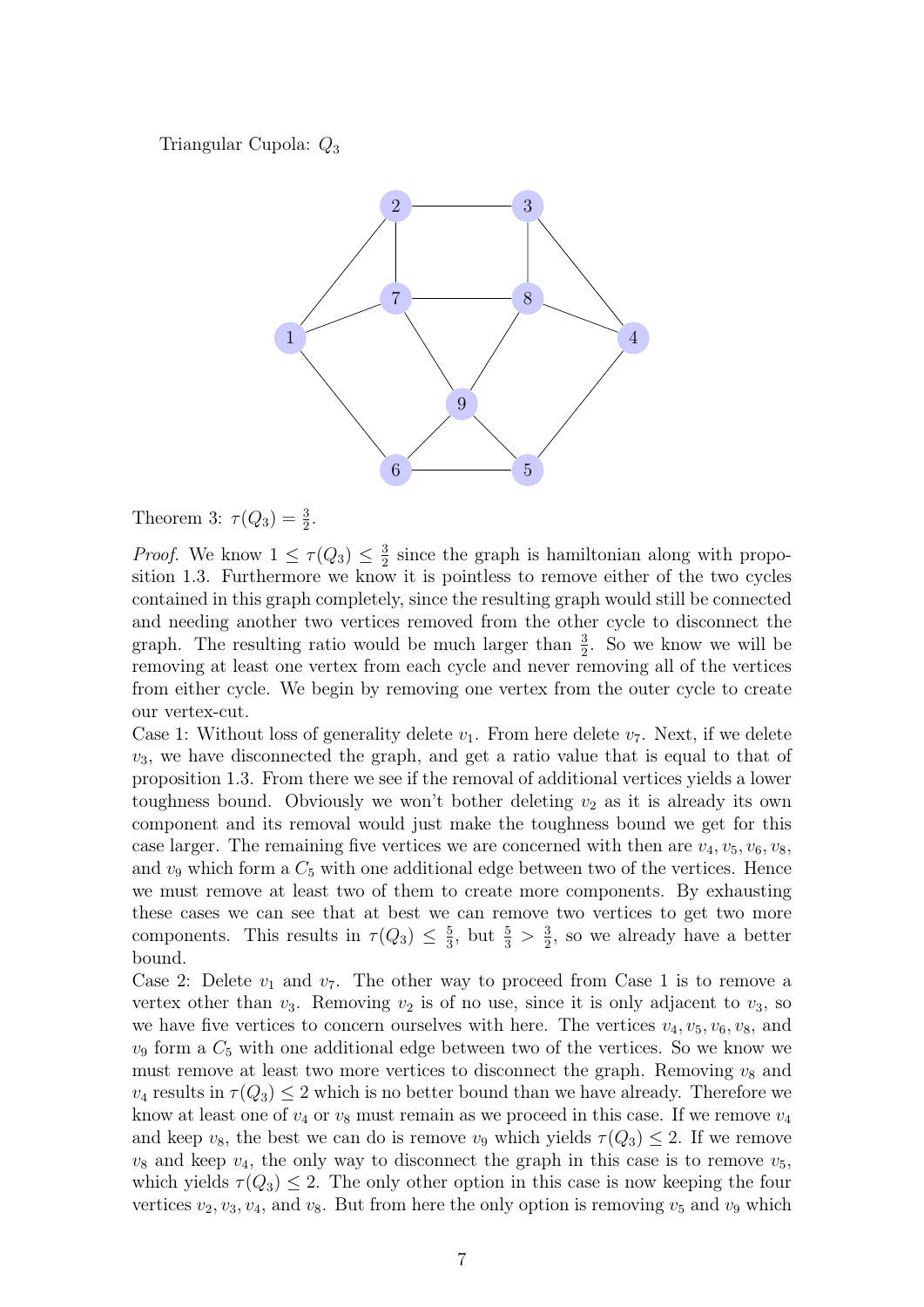again yields  $\tau(Q_3) \leq 2$ .

Case 3: Delete  $v_1$  and  $v_8$ . Suppose we delete  $v_3$ . We can't delete  $v_9$  otherwise we get cases isomorphic to Case 1 and Case 2. Also removing  $v_2$  is also pointless due to the same reasons in the first cases. If we delete  $v_4$ , we only add to the toughness bound since the degree of this vertex is already one at this point, so it is of no use to delete it. Removing  $v_7$  does nothing to disconnect the graph any better, since it is the last vertex adjacent to  $v_2$  and we can leave it as the component  $\{2,7\}$  and remove other vertices. Removing  $v_5$  yields  $\tau(Q_3) \leq 2$ , and removing  $v_9$  results in the same bound. If we remove  $v_5$  and  $v_9$  we get  $\tau(Q_3) \leq \frac{5}{3}$  $\frac{5}{3}$ .

Case 4: Delete  $v_1$  and  $v_8$ . We now know  $v_2, v_3$ , and  $v_7$  must all remain for the last scenarios. Thus we can proceed by deleting either  $v_4, v_5, v_6$ , or  $v_9$ . If we remove  $v_4$ , we arrive at a graph identical to Case 3, so  $v_4$  will not be in our cut-set either. If we remove only one of  $v_5$ ,  $v_6$ , or  $v_9$ , the graph is still connected. So we must remove some combination of them, but not all three to disconnect the graph. If we remove  $v_5$  and  $v_6$  we are left with a  $P_5$ , which is clearly still connected. Removing  $v_6$  and  $v_9$  does the same. Lastly, removing  $v_5$  and  $v_9$  results in  $\tau(Q_3) \leq 2$ .

In no case is there a toughness ratio that is less than  $\frac{3}{2}$ . Hence we have shown that for all of these cases  $\tau(Q_3) \geq \frac{3}{2}$  $\frac{3}{2}$ , and that the graphs of all other cases will be isomorphic to these cases. Also by proposition 1.3 we know  $\tau(Q_3) \leq \frac{3}{2}$  $\frac{3}{2}$ . Thus  $\tau(Q_3) = \frac{3}{2}.$ 

Elongated Triangular Pyramid:  $Y_3P_3$ 



Theorem 4:  $\tau(Y_3 P_3) = \frac{3}{2}$ 

*Proof.* Since  $\kappa(Y_3P_3) = 3$  and  $\beta(Y_3P_3) = 2$ , proposition 1.2 gives us  $\tau(Y_3P_3) \geq \frac{3}{2}$ 2 and proposition 1.3 tells us that  $\tau(Y_3 P_3) \leq \frac{3}{2}$  $\frac{3}{2}$ . Therefore  $\tau(Y_3 P_3) = \frac{3}{2}$ .  $\Box$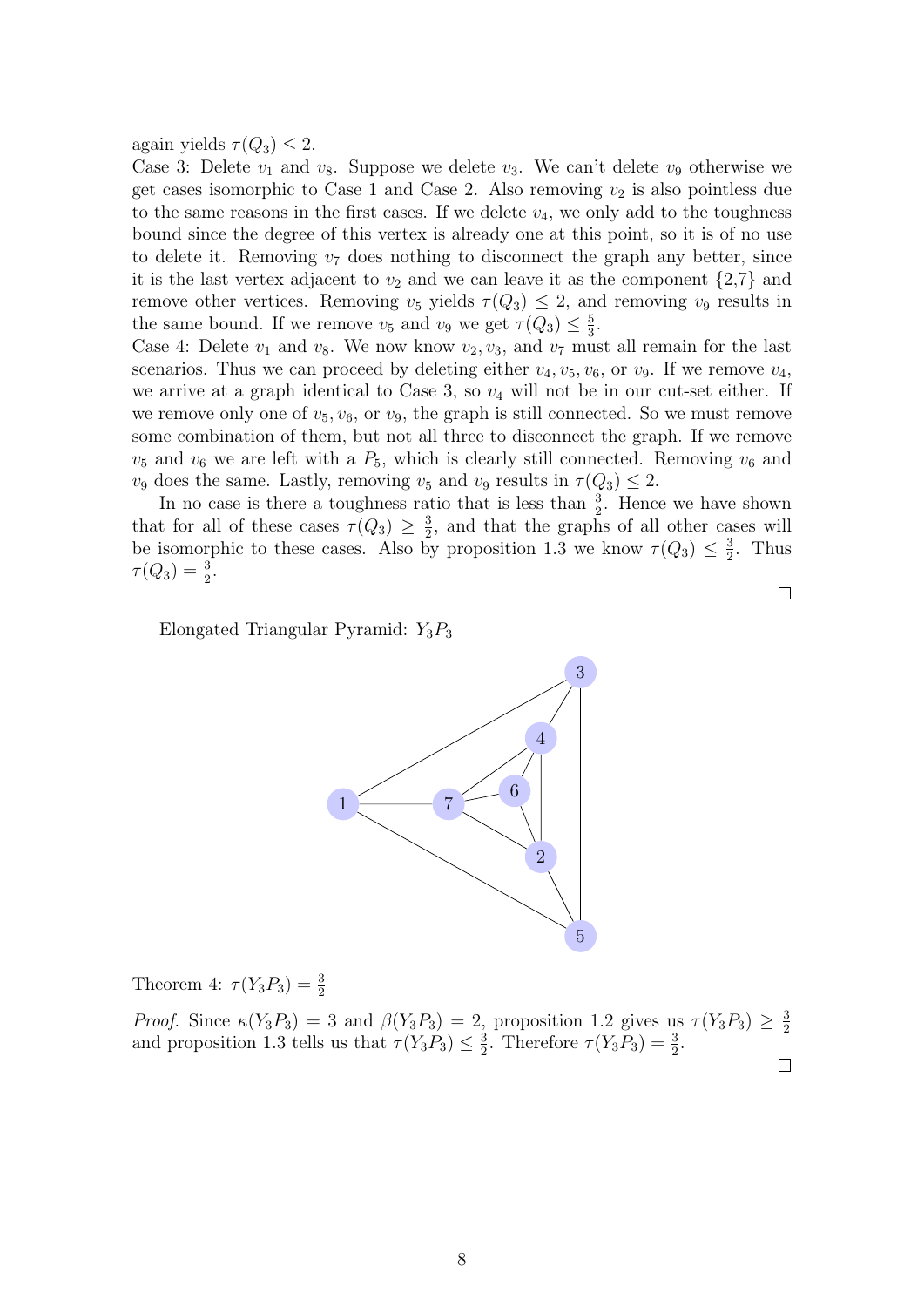Elongated Square Pyramid:  $Y_4P_4$ 



Theorem 5:  $\tau(Y_4 P_4) = \frac{5}{4}$ .

Proof. The graph is made up of two cycles both on four vertices where each distinct vertex of one cycle is adjacent to one distinct vertex of the other, which forms a cube. It also has an additional vertex  $v_9$  which is adjacent to each vertex of one of the cycles. The graph is hamiltonian so by Proposition 2.1 it is at least 1-tough. So  $1 \leq \tau(Y_4 P_4)$ . Also, we can see the case where if we remove  $v_2, v_4, v_6, v_7$ , and  $v_9$  we are then left with four components. Thus  $\tau(Y_4P_4) \leq \frac{5}{4}$  $\frac{5}{4}$ . It is impossible to remove five vertices and get five components (which would imply the toughness is 1), since the graph has only nine vertices. Since we know the toughness is bounded between 1 and 5/4, it will suffice to show that there are no three vertices we can remove which will split the graph into three components, and no four vertices we can remove which would split the graph into four components. If we remove the center vertex we are left with a cube, and we get the bound  $\tau(Y_4 P_4) \leq \frac{5}{4}$  which we already have. So we know we are only concerned with cases in which we remove vertices from the two cycles.

Case 1: Since  $\delta(Y_4P_4) = 3$ , in order to achieve a disconnected graph our cut-set must include three vertices that are all adjacent to the same vertex. Moreover, this same vertex must be one from the outer cycle since the outer cycle is where the vertices of degree 3 are located. Due to the symmetry of the graph we can see that whichever three vertices we remove to disconnect one of the vertices of the outer cycle from the rest of the graph, the rest of the graph is still connected which yields  $\tau(Y_4P_4) \leq \frac{3}{2}$  $\frac{3}{2}$ .

Case 2: If we remove all four vertices from the outer cycle, the graph is still connected. If we remove all four vertices from the inner cycle we get an upper bound of 2. So we know we must proceed by removing vertices from both of them. Suppose we remove three vertices from the outer cycle and one from the inner cycle. Without loss of generality remove  $v_1, v_2, v_3$ . If we remove  $v_8$  we get  $\tau(Y_4P_4) \leq 2$ . If we remove any of the other vertices from the inner cycle instead of  $v_8$  the graph is still connected. Next, suppose instead that we remove three vertices from the inner cycle. Without loss of generality remove  $v_4$ ,  $v_5$ , and  $v_7$ . If we remove  $v_6$ , we again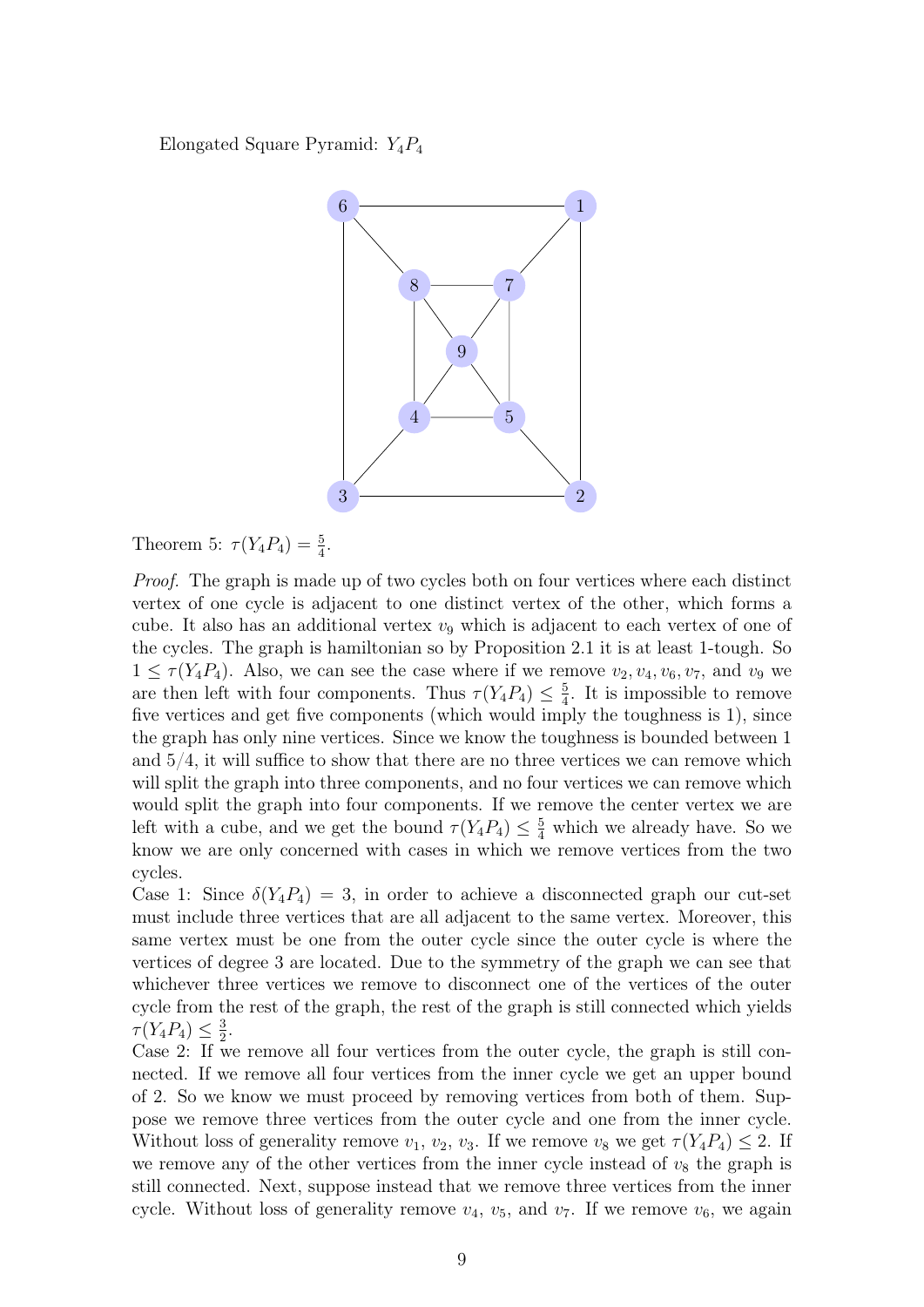get  $\tau(Y_4P_4) \leq 2$ . If we remove any of the other vertices from the outer cycle instead of  $v_6$  the graph is still connected.

Case 3: The only other way to proceed in finding a lower upper bound is to remove two vertices from each of the cycles. Due to the symmetry of the graph the only unique possibilities are including two adjacent vertices form the outer cycle or two non-adjacent vertices from the outside cycle in our cut-set. Without loss of generality remove  $v_1$  and  $v_2$ . We could then remove  $v_4$  and  $v_8$  to get  $\tau(Y_4P_4) \leq 2$ . Other than that no matter which two vertices from the inner cycle we remove the graph is still connected. Next suppose instead we remove two non-adjacent vertices from the outer cycle,  $v_1$  and  $v_3$ . If we then remove  $v_4$  and  $v_5$ , we get  $\tau(Y_4P_4) \leq 2$ . If we remove  $v_4$  and  $v_7$ , the graph is still connected. If we remove  $v_4$  and  $v_8$ , we again get  $\tau(Y_4P_4) \leq 2$ . If we remove  $v_5$  and  $v_7$  we still get  $\tau(Y_4P_4) \leq 2$ . If we remove  $v_5$  and  $v_8$ , we get  $\tau(Y_4 P_4) \leq \frac{4}{3}$  $\frac{4}{3}$  and  $\frac{4}{3} \ge \frac{5}{4}$  $\frac{5}{4}$ . Lastly if we remove  $v_7$  and  $v_8$  we get  $\tau(Y_4P_4) \leq 2.$ 

For all of these cases the resulting ratios were all larger than  $\frac{5}{4}$  or equal to  $\frac{5}{4}$ . Hence  $\tau(Y_4P_4)\,\geq\,\frac{5}{4}$  $\frac{5}{4}$ , and the graphs of all other cases will be isomorphic to these cases. Also from our cut-set mentioned earlier we know  $\tau(Y_4 P_4) \leq \frac{5}{4}$  $\frac{5}{4}$ . Thus  $\tau(Y_4 P_4) = \frac{5}{4}$ .  $\Box$ 

Elongated Pentagonal Pyramid:  $Y_5P_5$ 



Theorem 6:  $1 \leq \tau(Y_5 P_5) \leq \frac{3}{2}$  $\frac{3}{2}$ .

*Proof.* The graph is hamiltonian and  $\kappa(Y_5P_5) = 3$ , so by propositions 1.3 and 2.1 we get that  $1 \leq \tau(Y_5 P_5) \leq \frac{3}{2}$  $\frac{3}{2}$ .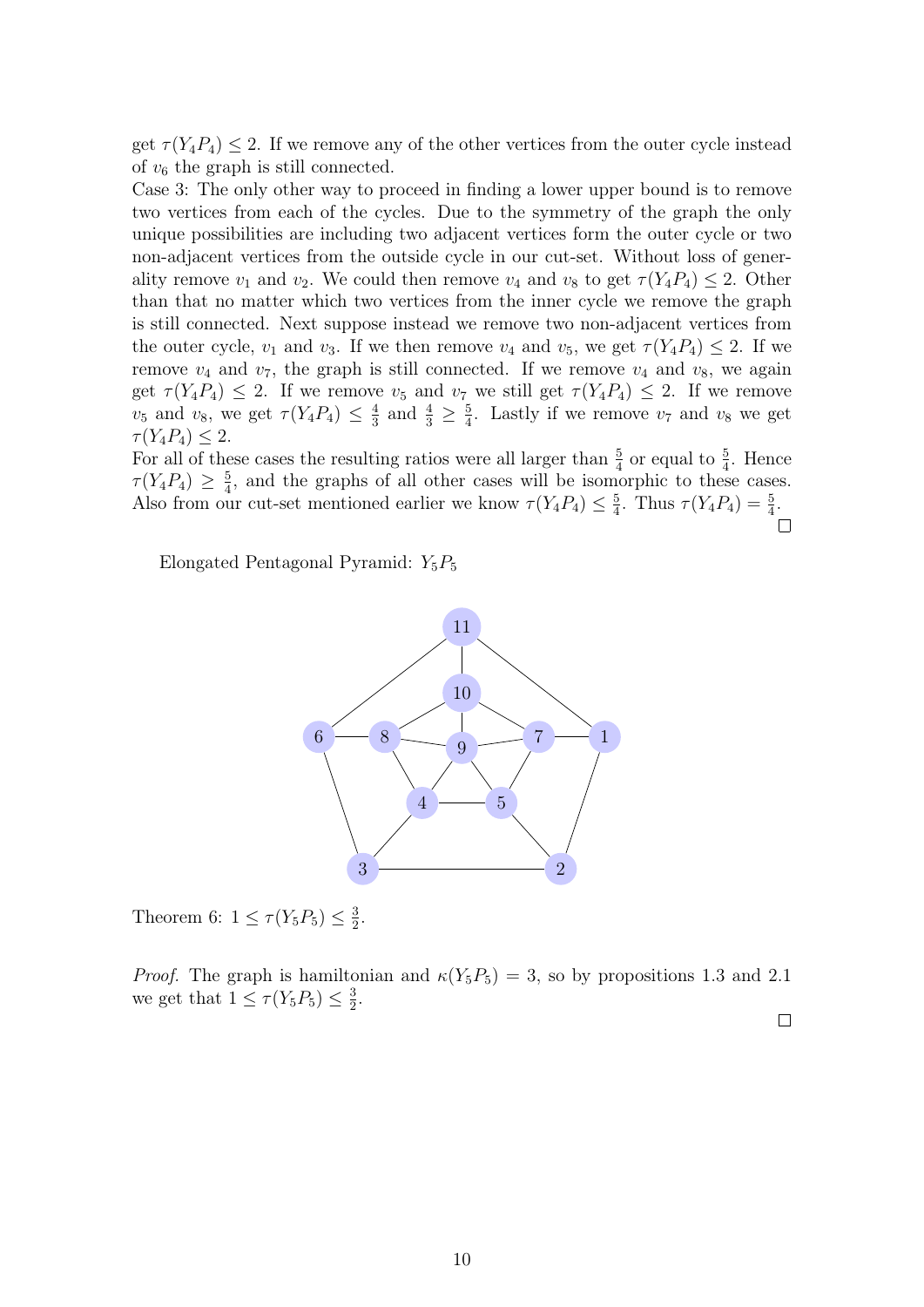Triangular Dipyramid: Y<sub>32</sub>



Theorem 7:  $\tau(Y_{3^2}) = \frac{3}{2}$ .

*Proof.* The graph is a  $K_3$  with two additional vertices  $v_2$  and  $v_4$  that are each adjacent to every vertex in the  $K_3$ , but are not adjacent to each other. Thus if we remove either one of these two additional vertices we are left with a  $K_4$ . If we remove both, a  $K_3$ . So we must remove at least one vertex from the  $K_3$  to disconnect the graph. But since each vertex of the  $K_3$  is adjacent to every other vertex, we must remove all three of these vertices to split the graph into two components and arrive at the result  $\tau(Y_{3^2}) = \frac{3}{2}$ .

Pentagonal Dipyramid:  $Y_{5^2}$ 



Theorem 8:  $\tau(Y_{5^2}) = 2$ .

*Proof.* Similar to  $Y_{3^2}$ , the graph is a  $C_5$  with two additional vertices  $v_6$  and  $v_7$  that are each adjacent to every vertex of the cycle. That is, for these two additional vertices  $v_6$  and  $v_7$ ,  $(v_6, v_i) \in E(Y_{5^2})$  and  $(v_7, v_i) \in E(Y_{5^2})$  for every  $v_i \in C_5$ . If we remove either one of the two additional vertices  $v_6$  or  $v_7$  then we are left with a wheel on six vertices, so  $\tau(Y_{5^2}) \leq 2$ . If we remove both of the additional two vertices we get a  $C_5$  and again arrive at  $\tau(Y_{5^2}) \leq 2$ . Finally, if we keep both and therefore proceed to remove vertices from the  $C_5$ , since each of the additional two vertices are adjacent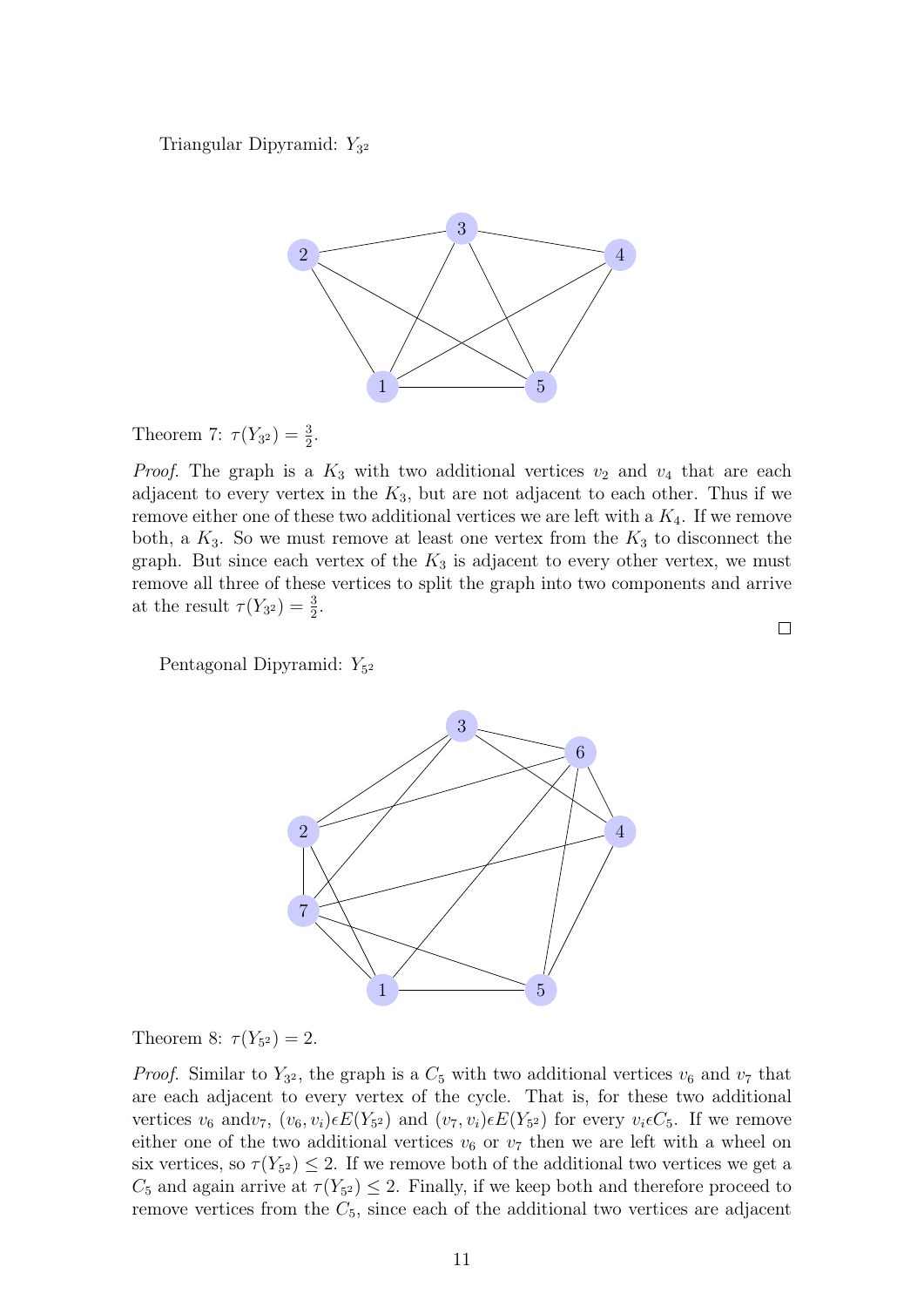to every vertex of the cycle, we must remove the entire cycle resulting in  $\tau(Y_{5^2}) \leq \frac{5}{2}$  $\frac{5}{2}$ . Since there is no case in which we get a ratio of 2, we also know that  $\tau(Y_{5^2}) \geq 2$ Thus the toughness is equal to 2.

 $\Box$ 

Gyroelongated Square Pyramid:  $Y_4S_4$ 



Theorem 9:  $\tau(Y_4S_4) = 2$ .

Proof. The independence number is 3 and the graph is 4-connected so by proposition 1.2 and 1.3 we can say  $\frac{4}{3} \leq \tau(Y_4S_4) \leq \frac{4}{2} = 2$ . To attain equality on this upper bound it suffices to show we can not make a cut-set of five vertices that results in three components. If we can't achieve three components by removing five vertices then we certainly can not with less vertices, and the smallest ratio that can be achieved by removing six vertices is 2. Also, while a toughness upper bound of  $\frac{5}{4}$  is certainly less than 2, if we can not even get three components by removing five vertices, we won't be able to get four components. If we remove all four vertices from the inner cycle, then the last of the five vertices removed is either the center vertex or any of the outer vertices. Removing the inner one just takes away one of our already made components, and the outer cycle is still connected if we only remove one vertex from it. Hence we can not include the entire inner cycle when creating our cut-set of five vertices. Similarly, we wouldn't include the entire outer cycle in our cut-set. Then the only cases are where we remove the center vertex along with four other vertices, where the vetices come form both cycles, or we leave the center vertex and remove five vertices from the cycles. Also, notice that we can only remove two from one cycle and three from the other and vice versa since removing more would take away a whole cycle.

Case 1: Suppose we remove the center vertex, we are left with a 4-regular graph with an independence number of 2. By proposition 1.2 and 1.3 we get that the toughness of this subgraph would be 2, and thus if we are removing the center vertex the minimum toughness ratio of our original solid would be  $\frac{2a+1}{a} > 2$  for some natural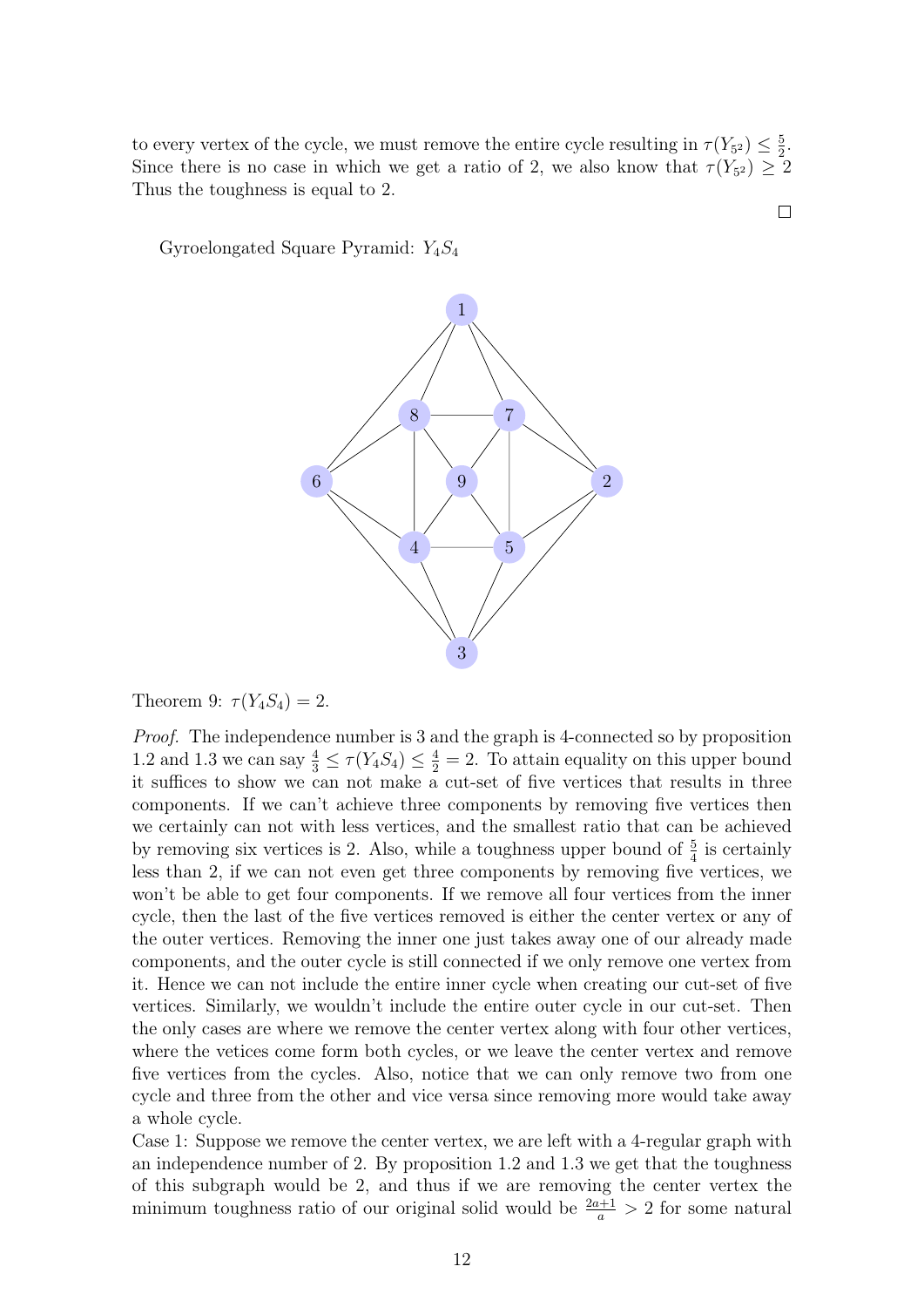number a. Since we know by proposition 1.3 that  $\tau(Y_4S_4) \leq 2$ , it is clear we must not include the center vertex  $v_9$  in our cut-set.

Case 2: Suppose we remove two vertices from the inner cycle that are not adjacent. Due to the symmetry of the graph, without loss of generality remove  $v_4$  and  $v_7$ . Then we must include three vertices from the outer cycle in our cut-set. By symmetry, removing any three vertices from the outer cycle leaves in a connected graph.

Case 3: Suppose we remove two adjacent vertices form the inner cycle. Without loss of generality remove  $v_4$  and  $v_5$ . Then we must remove three vertices from the outer cycle again. If we remove  $v_1$ ,  $v_2$ , and  $v_3$ , the graph is still connected. If we remove  $v_1, v_2$ , and  $v_6$ , we get  $\tau(Y_4S_4) \leq \frac{5}{2}$  $\frac{5}{2}$ . If we remove  $v_1$ ,  $v_3$ , and  $v_6$ , the graph is still connected. If we remove  $v_2$ ,  $v_3$ , and  $v_6$ , the graph is again still connected.

Case 4: Suppose we remove three vertices from the inner cycle. Without loss of generality remove  $v_4$ ,  $v_5$ , and  $v_7$ . Then we must remove two vertices from the outer cycle. If we remove  $v_1$  and  $v_2$ , the graph is still connected. If we remove  $v_1$  and  $v_3$ , we get  $\tau(Y_4S_4) \leq \frac{5}{2}$  $\frac{5}{2}$ . If we remove  $v_1$  and  $v_6$ , we again get  $\tau(Y_4S_4) \leq \frac{5}{2}$  $\frac{5}{2}$ . Removing  $v_2$ and  $v_3$  does not disconnect the graph. Removing  $v_2$  and  $v_6$  results in  $\tau(Y_4S_4) \leq \frac{5}{2}$  $\frac{5}{2}$ . If we remove  $v_2$  and  $v_3$ , the graph is still connected. Finally, removing  $v_3$  and  $v_6$ again leaves a connected graph.

We have shown that for all possible cases,  $\tau(Y_4S_4) \geq 2$ , and we know  $\tau(Y_4S_4) \leq 2$ . Therefore  $\tau(Y_4S_4)=2$ .

Gyroelongated Pentagonal Pyramid:  $Y_5S_5$ 



Theorem 10:  $1 \leq \tau(Y_5S_5) \leq 2$ .

Proof. The graph is hamiltonian and is 4-connected. So by propositions 1.3 and 2.1 we see that  $1 \leq \tau(Y_5S_5) \leq 2$ .

 $\Box$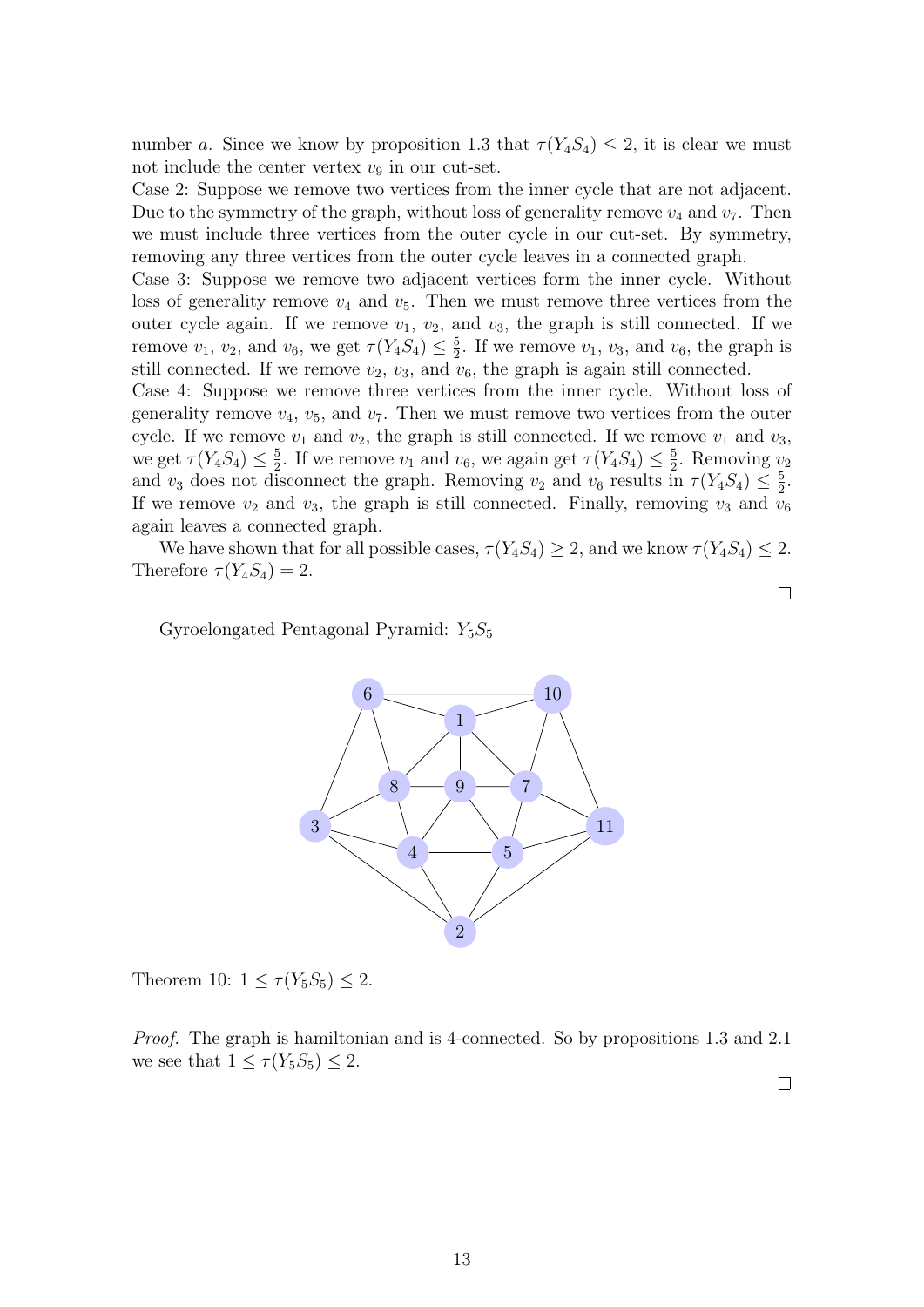Pentagonal Orthobirotunda:  $R_{5^2}$ 



Theorem 11:  $1 \leq \tau(R_{5^2}) \leq 2$ .

Proof. The graph is hamiltonian so by proposition 2.1 we know it is at least 1 tough.  $S = \{v_1, v_3, v_4, v_5, v_{10}, v_{11}, v_{12}, v_{13}, v_{16}, v_{17}, v_{20}, v_{21}, v_{22}, v_{23}, v_{25}, v_{26}, v_{28}, v_{29}\}$  is a cut-set of this graph which yields  $\tau(R_{5^2}) \leq 2$ . Thus  $1 \leq \tau(R_{5^2}) \leq 2$ .

 $\Box$ 

#### 5 References

[1] V. Chvatal. Tough graphs and Hamiltonian circuits. Discrete Mathematics 5 (1973), 215-228.

[2] N. W. Johnson. Convex polyhedra with regular faces. Canad. J. Math. 18 (1966), 169-200.

[3] V. A. Zalgaller. Convex polyhedra with regular faces. Semin. in Mathematics, V.A. Steklov Math. Inst., Leningrad  $2, 95$  p. (1969).

[4] W. D. Goddard, H. C. Swart. On the toughness of a graph. Quaestiones Mathematicae 13 (1990), 217-232